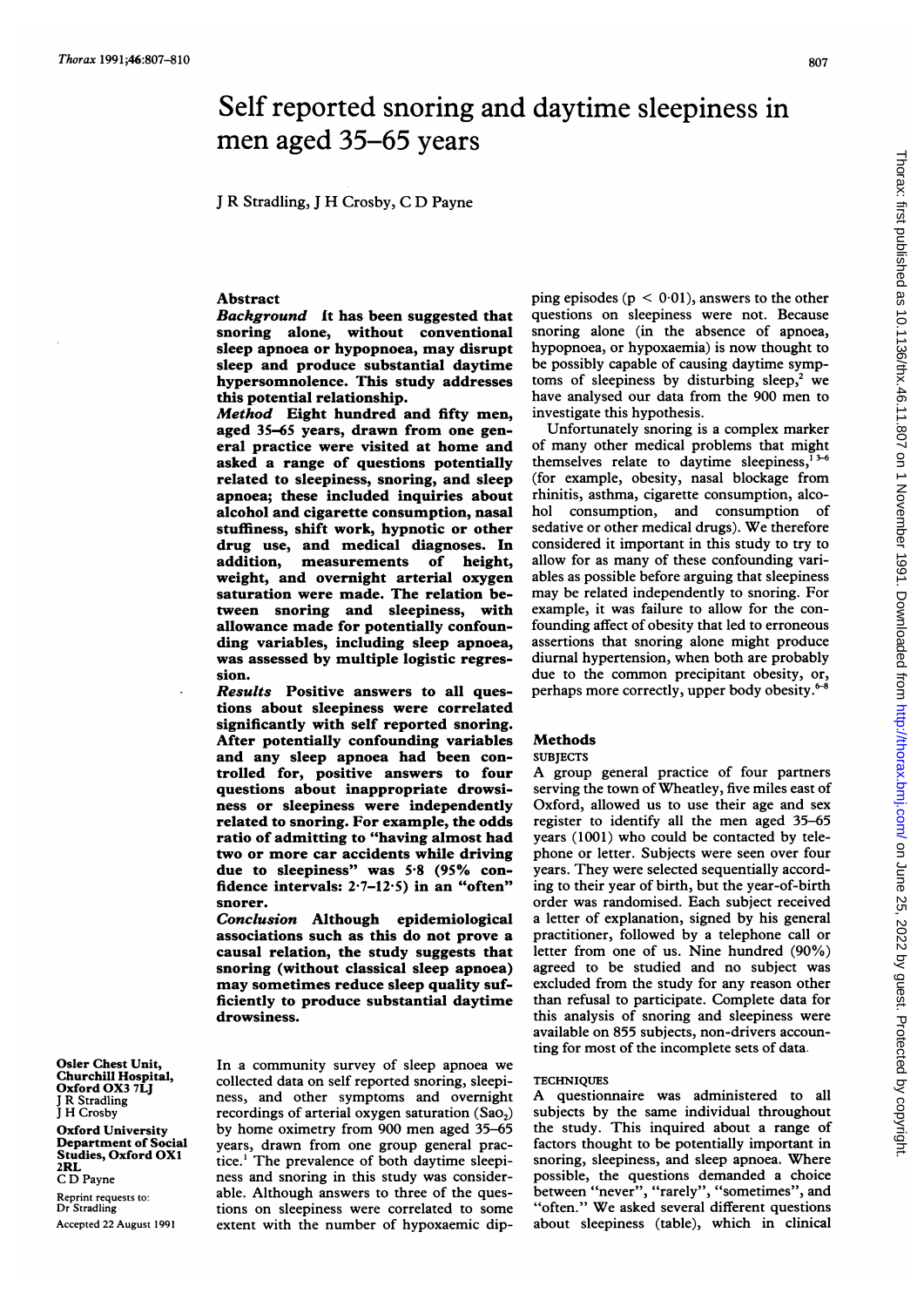Overall distributions of answers (in percentages) to the individual questions about sleepiness in 855 men: results divided according to whether the subjects were "often" snorers (16.9%) or answered "never", "rarely" or "sometimes" (amalgamated, 83-1%)

| After<br>allowance for<br>allowance for<br>other variables<br>other variables<br>1.7<br>$1.0 - 3.1$ |
|-----------------------------------------------------------------------------------------------------|
|                                                                                                     |
|                                                                                                     |
|                                                                                                     |
|                                                                                                     |
|                                                                                                     |
|                                                                                                     |
| $1-4$                                                                                               |
| $0.9 - 2.0$                                                                                         |
|                                                                                                     |
|                                                                                                     |
| $1.5*$                                                                                              |
| $1.0 - 2.2$                                                                                         |
|                                                                                                     |
| $4.9**$                                                                                             |
| $2.0 - 11.7$<br>$2.0 - 11.7$                                                                        |
|                                                                                                     |
| $5.8*$                                                                                              |
| $2.4 - 10.9$<br>$2.7 - 12.5$                                                                        |
|                                                                                                     |
| $2.1*$                                                                                              |
| $1 \cdot 1 - 4 \cdot 0$                                                                             |
|                                                                                                     |
| 1.5                                                                                                 |
| $1.0 - 2.2$                                                                                         |
|                                                                                                     |

\*Remains significant after allowance for other variables.

\*\*No other variables were significantly related and therefore odds ratio remains unchanged.

practice are usually answered positively by patients with obstructive sleep apnoea. In addition, we asked about snoring, use of hypnotics or sedatives, and nasal stuffiness. Other questions included "Have you any other medical problems" (yes or no), "Are you taking any medications" (yes or no), level of alcohol consumption (categories 1-4, < 10, 10-39, 40-69,  $\ge 70$  g/day), level of cigarette consumption (categories 1-4: nil, 1-5, 6-15,  $> 15/day$ ), and whether the subject did shift work (yes or no). The usual sleep time was also recorded, and whether the subject's wife was present at the interview.

We measured height and weight to provide the body mass index  $(kg/m<sup>2</sup>)$ . Overnight oxygen saturation was measured in the subject's own home (Ohmeda 3700). The stored overnight  $(Sao<sub>2</sub>)$  data (eight hours) from the oximeter were transferred into a computer the following day and analysed for number of drops in Sao, of more than  $4\%$  with an algorithm described elsewhere.<sup>7</sup> This provided a measure of severity of sleep apnoea.

## **STATISTICS**

All data were entered into the Oxford University VAX computer. The data were then explored and analysed by means of the general linear interactive modelling (GLIM) statistical package,<sup>9</sup> which allows mixing of continuous and discontinuous predictors. The four point answers to each question on sleepiness were collapsed to a two point answer-never/ rarely and sometimes/often (table). Single logistic regression was then used to establish the effect of "often" snoring on the odds ratio (and 95% confidence limits) for each of the questions on sleepiness (in relation to "never," "rarely", or "sometimes" a snorer). Then for each question on sleepiness all the other potentially important variables were entered first into a logistic regression model, snoring being entered last. The odds ratio for the effect of "often" snoring on each question about sleepiness was thus established, both with and without control for all the potentially confounding variables.

#### Results

In the single logistic regression analysis positive answers to all the questions about sleepiness (table) were significantly associated with self reported "often" snoring, with odds ratios of up to 5-1 for the question "Have you almost had an accident while driving due to sleepiness?" Some of the other factors were also associated with positive answers to the questions on sleepiness, as would be expected. For example, the use of hypnotics produced a highly significant odds ratio for the question "Do you get morning fatigue or fogginess or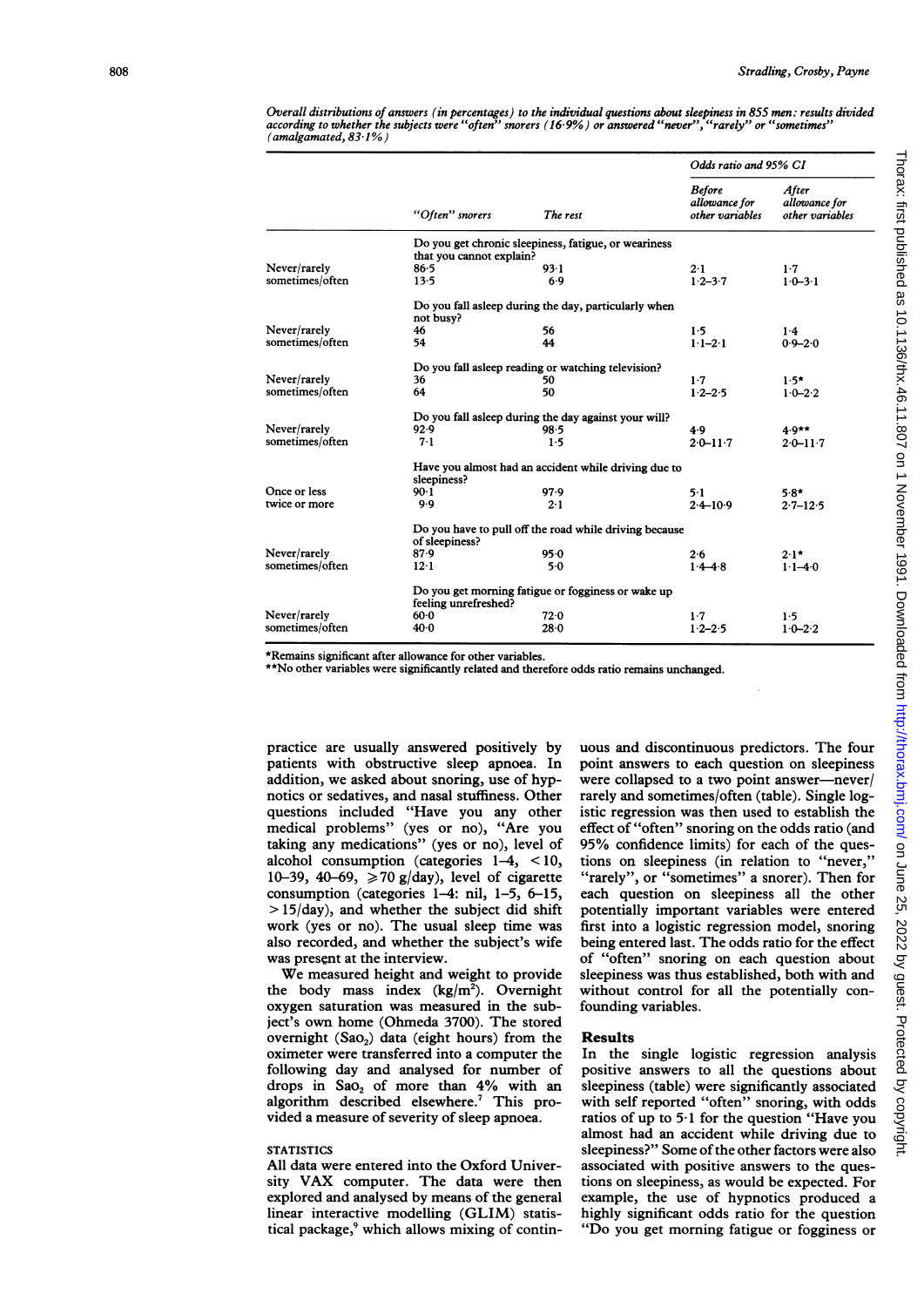wake up feeling unrefreshed?" (8.8, 95% confidence interval  $2.8-28.2$ ). None of the factors significantly affected answers to all the questions on sleepiness as snoring did. The question showing significant effects from most factors was "Do you get chronic sleepiness, fatigue, or weariness that you cannot explain?" As might be expected, the presence of other illness  $(2.0, \text{ CI } 1.2-3.4)$  and use of medical drugs  $(1.8, CI\ 1.1-3.1)$  were significantly related to a positive answer to this question, as was nasal stuffiness  $(3.1, CI 1.5-6.6)$ . Age was significantly related to falling asleep while reading or watching television ( $p < 0.0001$ ). High alcohol consumption was significantly related only to a positive answer to the question "Do you have to pull off the road while driving because of sleepiness" (5.4 CI 1.7–17.3).

In the multiple logistic regression analysis positive answers to four of the seven questions about sleepiness were still significantly related to snoring after all the other significant factors in this study had been controlled for (table). Our measure of sleep apnoea severity (hypoxaemic dipping rate overnight) was significantly related to answers to three of the questions on sleepiness ( $p < 0.01$ ), but it was never more important than snoring as a predictor of sleepiness and never reduced the significance of this.

A reanalysis of the data using only subjects where the wife was present at the interview (52% of interviews) did not significantly alter the above results, even though the prevalence of "often" snoring in this group was 23% compared with only 10% in the group without wives present at the interview (16-9% prevalence overall).

#### Discussion

This study has shown that complaints of daytime sleepiness are associated with self reported snoring in middle aged men selected at random. This association remained significant after many potentially confounding variables had been controlled for, particularly when the questions related to overwhelming sleepiness and sleepiness while driving. Snoring was a better predictor of sleepiness than our direct measure of sleep apnoea or sleep hypopnoea severity-the number of hypoxaemic dips (falls in  $Sao_2$  of more than  $4\%$ ) during sleep. This suggests that snoring, in the absence of classical sleep apnoea, may cause sleepiness. Perhaps, however, this association between self reported snoring and sleepiness is due to another, unmeasured, confounding third variable or variables. In addition, we were not able to check whether the association was produced by a personality that would freely admit to various problems; but, if this were so, it would not explain why snoring, unlike any other variable, was consistently associated with positive answers to all the questions on sleepiness.

Alternatively, perhaps sleepiness (from other reasons) causes snoring rather than the reverse, as excessive tiredness may cause greater snoring.<sup>1011</sup> We did not, however, find an association between reported sleep time and

either snoring or sleepiness. This indirectly suggests that inadequate, shorter sleep times are not the cause of the association.

The data were collected by an administered questionnaire with <sup>a</sup> 90% response rate and this is more likely to be reliable than postal questionnaires. Sampling bias seems unlikely to have produced this result. The actual history of snoring may be relatively unreliable because we and others have observed discrepancies between the history and objective measures of snoring. If only objective snoring were considered possibly the association with sleepiness might be stronger.

The different questions we used to assess sleepiness covered different aspects of this symptom. Feeling unrefreshed in the morning is different from falling asleep against one's will, or while driving, and is different again from being chronically fatigued or weary. This is presumably why use of hypnotics significantly and independently influenced morning symptoms but not daytime ones. The question about near car accidents was influenced by age, perhaps because driving experience and the opportunity for near accidents, or alternatively perception of impaired performance generally, increases with age. Nasal stuffiness, rather unexpectedly, was related to positive answers to some questions on sleepiness, not only as a partial covariant with snoring but also independently. This may be explained by the observations of Lavie et  $al$ ,<sup>12</sup> who obstructed (both partially and completely) the nasal passages of normal young adults during sleep and showed that, as well as causing a small increase in the number of apnoeic events, this produced nonapnoeic breathing irregularities that provoked recurrent short arousals.

This association between snoring and sleepiness raises the possibility that snoring may disturb sleep without the characteristic hypoxaemic events that go with apnoea or hypopnoea. Although not all cases of classically defined apnoea or hypopnoea always have falls in Sao<sub>2</sub> of more than  $4\%$ , the correlation between the rate of apnoeic events (the apnoea index) and the desaturation index is extremely close.<sup>13 14</sup> Thus failure by us to diagnose all the cases of conventional sleep apnoea, because of reliance on hypoxaemic events, is very unlikely to be the reason why snoring is <sup>a</sup> better predictor or sleepiness than the overnight desaturation index.

Block's group,<sup>15 16</sup> studying men selected by local newspaper advertising, suggested that loud snoring, without much sleep apnoea, might produce daytime sleepiness and neuropsychological deficits. Telakivi et al compared snorers and non-snorers and found a weak correlation, but a significant number of the snorers had periods of sleep apnoea.<sup>17</sup> Schmidt-Nowara et al<sup>6</sup> showed in men and women aged over 18 years that snoring was correlated with positive answers to questions about sleepiness. This study used multiple logistic regression to show that snoring and blood pressure were only secondarily related to each other via obesity, but this technique was not used to explore the possibility that snoring and sleepiness were